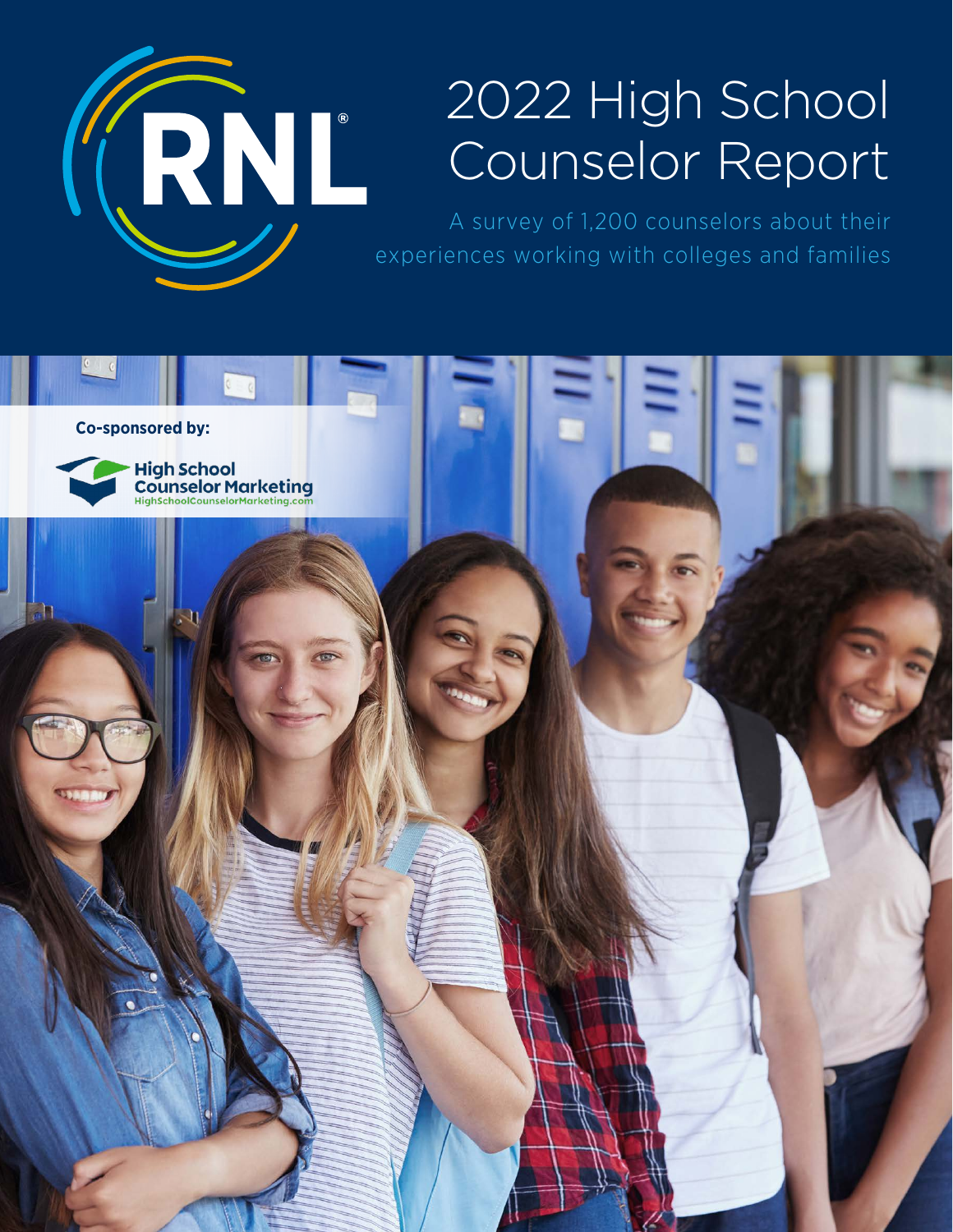# **HOW CAN COLLEGES BETTER ENGAGE HIGH SCHOOL COUNSELORS?**

High school counselors play a vital role in helping students prepare for attending college. They are the link between students and families and institutions, providing counseling, information, and motivation to help students make it through their enrollment journeys. Along the way, they have to help students cope with a wide variety of challenges: academic, financial, educational, emotional, social, and more.

The pandemic caused incredible disruption to their work and ability to engage both families and college representatives. Many campuses had to cut back on counselor outreach or rapidly switch to virtual interactions (webcasts, video calls, virtual college fairs). In addition, major changes such as test-optional policies have created some confusion about how counselors should advise students on preparing for college.

To help enrollment managers better understand how to engage counselors and work with them to engage more students and families, RNL conducted a nationwide survey of counselors, asking them for:

- Resources counselors use and which are the most effective.
- The top topics they want to see from those resources.
- The challenges they face in working with students and college representatives during the pandemic.

### About the survey

This report is based on responses from 1,246 high school counselors polled in fall 2021. The survey was conducted electronically using data provided by High School Counselor Marketing.

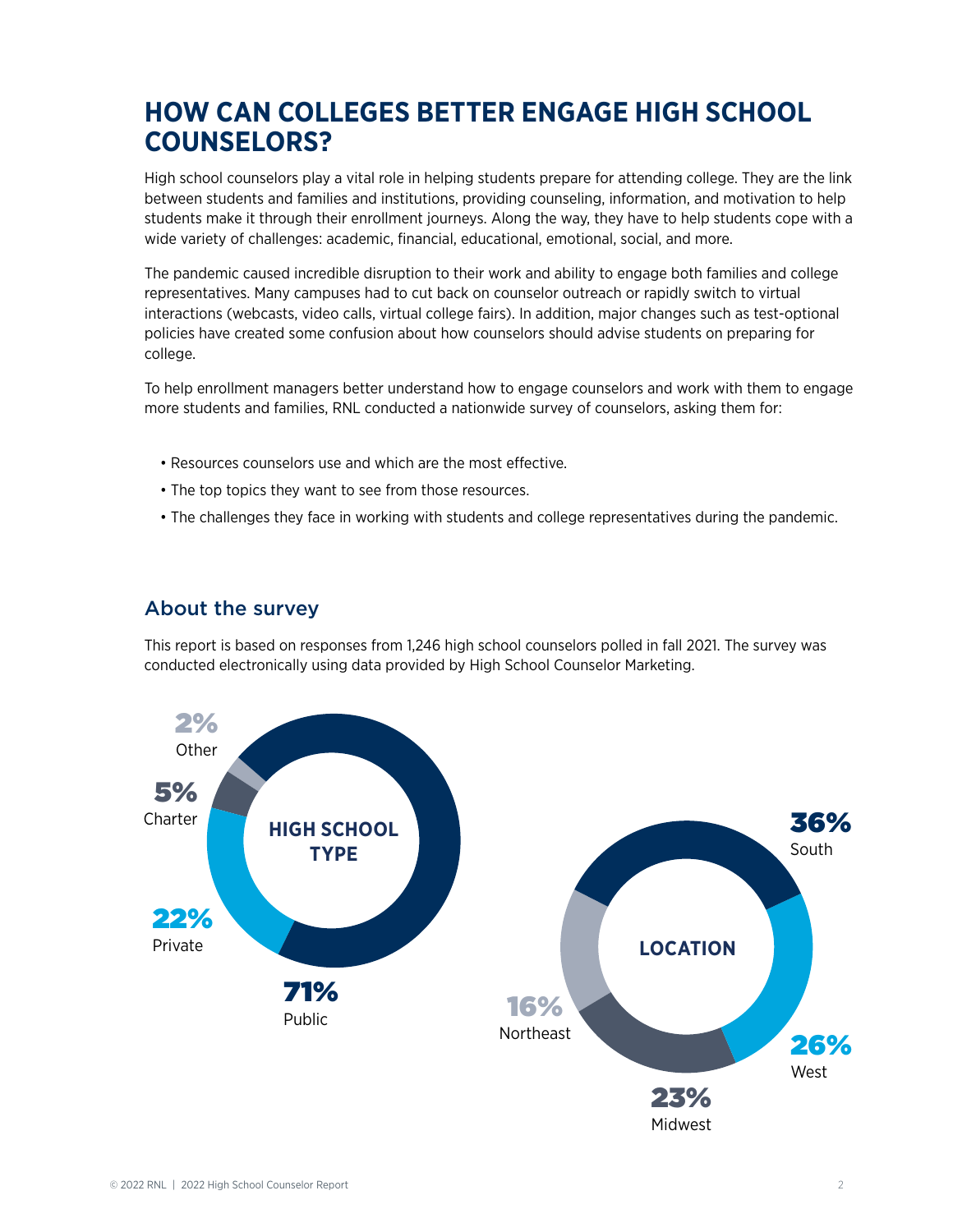# How do counselors prefer to be contacted by colleges and universities?



# What types of information should colleges and universities have available for high school counselors?



Counselors overwhelmingly requested downloadable PDFs of key information from colleges and universities. This is likely because PDFs are easily shareable with students and parents. However, video was also important for about one-third of counselors, along with downloadable slides.

We then asked counselors to list the top topics they wanted to see by the type of content.

| <b>TOPIC</b>                                                                                | <b>PDF</b> |
|---------------------------------------------------------------------------------------------|------------|
| <b>Tuition and costs</b>                                                                    | 92%        |
| <b>Scholarship and financial updates</b>                                                    | 91%        |
| <b>Test-optional policies</b>                                                               | 91%        |
| Deadline extensions (e.g. course registration, decision deadlines)                          | 90%        |
| <b>Admission criteria</b>                                                                   | 90%        |
| <b>Payment options (installments)</b>                                                       | 87%        |
| Updates on online and hybrid learning options                                               | 86%        |
| Financing options (types of loans, differences, qualification,<br>re-payment options, etc.) | 85%        |
| Housing/residence updates                                                                   | 85%        |
| Information and updates about orientation                                                   | 85%        |
| <b>Updates to health services</b>                                                           | 83%        |
| How to take a virtual campus visit                                                          | 79%        |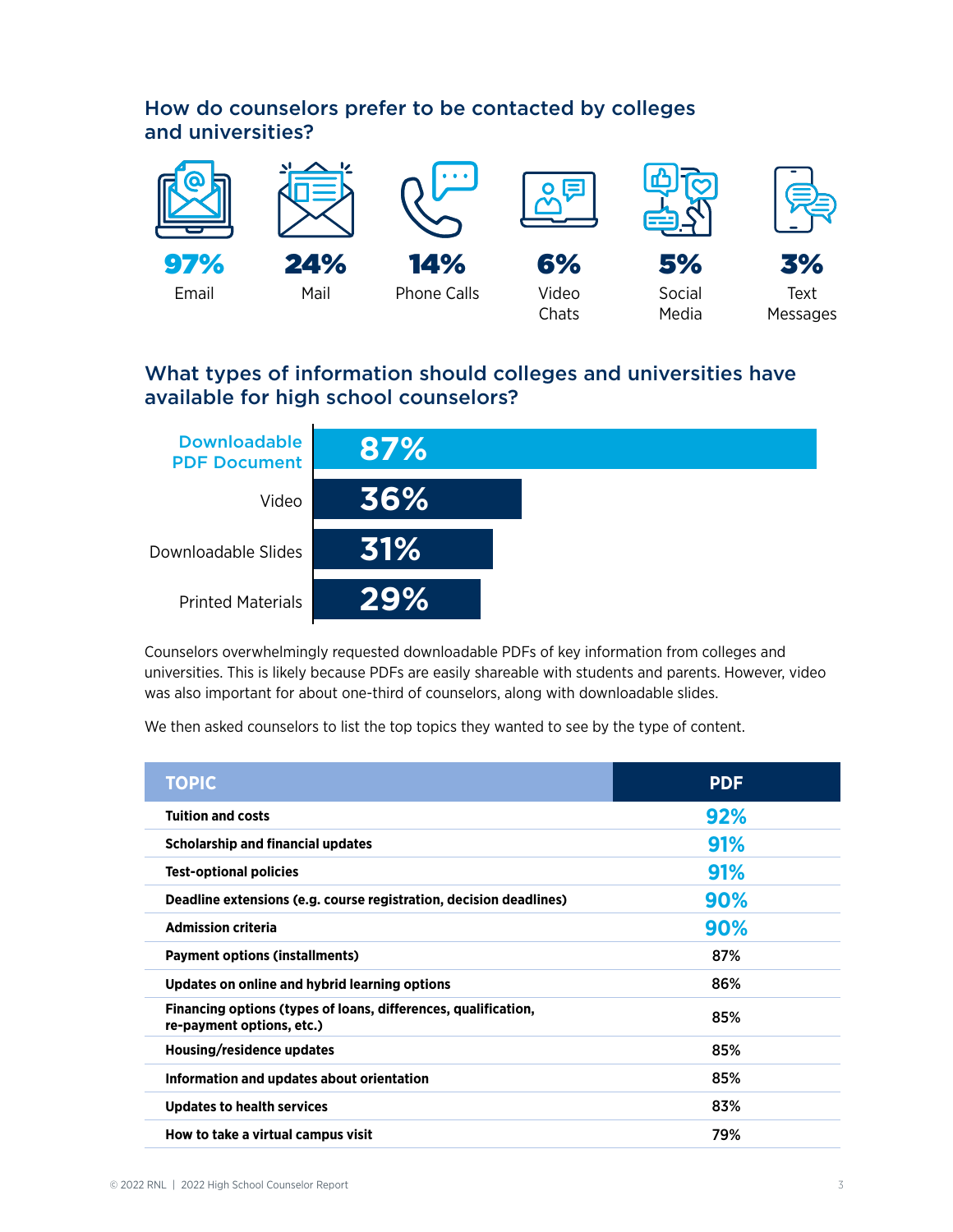

| <b>TOPIC</b>                                                                                | <b>DOWNLOADABLE SLIDES</b> |
|---------------------------------------------------------------------------------------------|----------------------------|
| Financing options (types of loans, differences, qualification,<br>re-payment options, etc.) | 46%                        |
| <b>Admission criteria</b>                                                                   | 41%                        |
| Scholarships and financial aid updates                                                      | 32%                        |
| <b>Tuition and costs</b>                                                                    | 30%                        |
| <b>Payment options (installments)</b>                                                       | 30%                        |
| Housing/residence updates                                                                   | 28%                        |
| Information and updates about orientation                                                   | 28%                        |
| <b>Test-optional policies</b>                                                               | 28%                        |
| Updates on online and hybrid learning options                                               | 27%                        |
| How to take a virtual campus visit                                                          | 27%                        |
| Deadline extensions (e.g. course registration, decision deadlines)                          | 26%                        |
| <b>Updates to health services</b>                                                           | 26%                        |
|                                                                                             |                            |

| <b>TOPIC</b>                                                                                | <b>VIDEO</b> |
|---------------------------------------------------------------------------------------------|--------------|
| How to take a virtual campus visit                                                          | 41%          |
| Financing options (types of loans, differences, qualification,<br>re-payment options, etc.) | 38%          |
| Housing/residence updates                                                                   | 35%          |
| <b>Payment options (installments)</b>                                                       | 31%          |
| Information and updates about orientation                                                   | 26%          |
| <b>Admission criteria</b>                                                                   | 24%          |
| Updates on online and hybrid learning options                                               | 23%          |
| <b>Scholarship and financial aid updates</b>                                                | 22%          |
| <b>Updates to health services</b>                                                           | 21%          |
| <b>Tuition and costs</b>                                                                    | 20%          |
| <b>Test-optional policies</b>                                                               | 19%          |
| Deadline extensions (e.g. course registration, decision deadlines)                          | 18%          |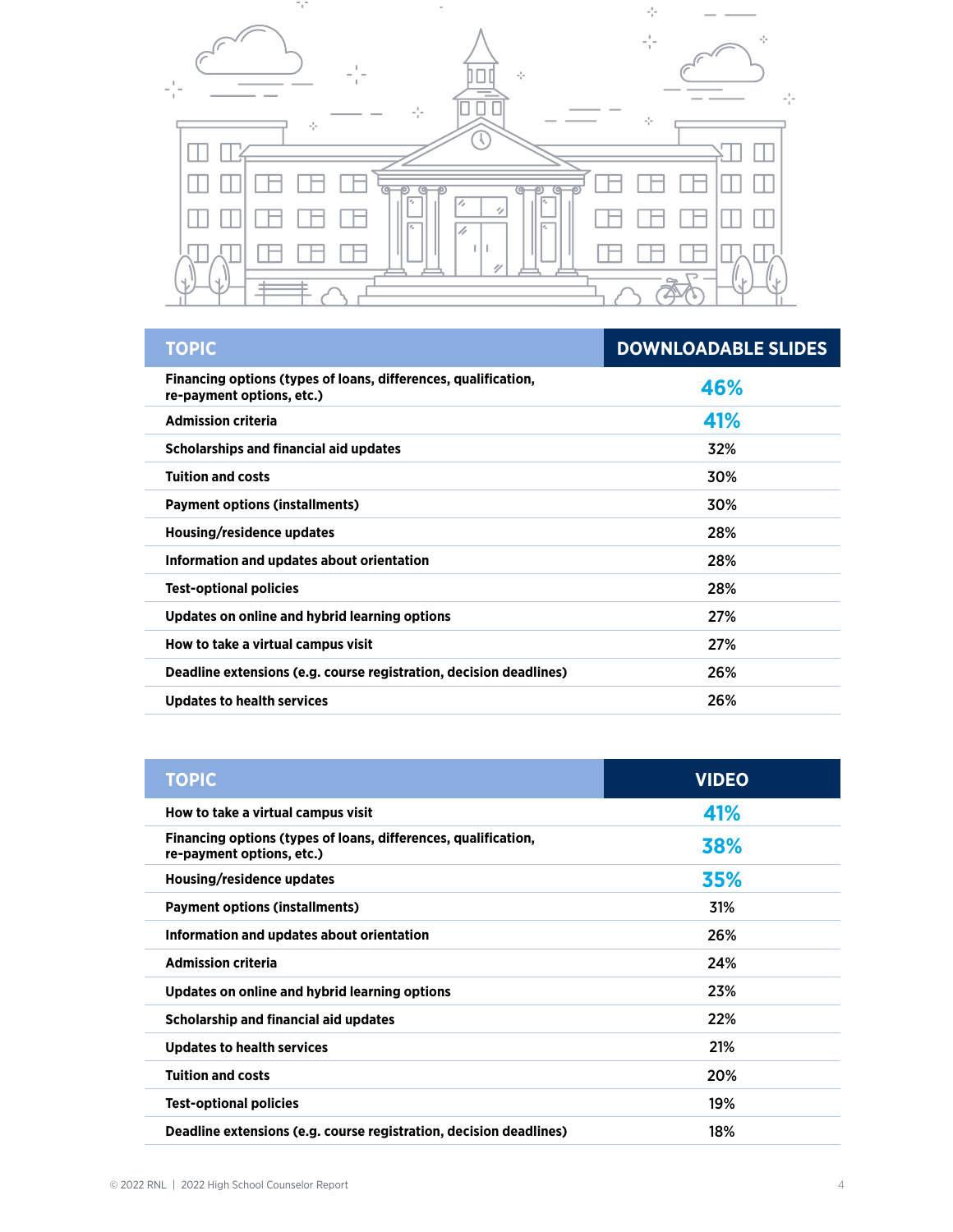| <b>TOPIC</b>                                                                                | <b>PRINTED MATERIAL</b> |
|---------------------------------------------------------------------------------------------|-------------------------|
| <b>Tuition and costs</b>                                                                    | 41%                     |
| Scholarship and financial aid updates                                                       | 41%                     |
| Financing options (types of loans, differences, qualification,<br>re-payment options, etc.) | 37%                     |
| Information and updates about orientation                                                   | 36%                     |
| <b>Admission criteria</b>                                                                   | 28%                     |
| Deadline extensions (e.g. course registration, decision deadlines)                          | 26%                     |
| <b>Test-optional policies</b>                                                               | 26%                     |
| Housing/residence updates                                                                   | 24%                     |
| <b>Payment options (installments)</b>                                                       | 23%                     |
| Updates on online and hybrid learning options                                               | 23%                     |
| How to take a virtual campus visit                                                          | 20%                     |
| <b>Updates to health services</b>                                                           | 20%                     |

## Resources used by counselors to gather information on colleges and their effectiveness

#### SORTED BY EFFECTIVENESS

| <b>RESOURCE</b>                                           | <b>USE IT</b> | <b>VERY EFFECTIVE</b> |
|-----------------------------------------------------------|---------------|-----------------------|
| <b>College representatives working</b><br>with our school | 97%           | 76%                   |
| <b>Contacting the college with</b><br>specific questions  | 97%           | 65%                   |
| <b>College's website</b>                                  | 99%           | 62%                   |
| Online college guides                                     | 88%           | 39%                   |
| Printed materials that the college<br>sends you           | 85%           | 35%                   |
| <b>College planning websites</b>                          | 77%           | 33%                   |
| <b>Search engines</b>                                     | 95%           | 30%                   |
| <b>Printed college guides</b>                             | 79%           | 30%                   |
| <b>Virtual tours</b>                                      | 86%           | 29%                   |
| College view books                                        | 65%           | 24%                   |
| College's social media site(s)                            | 53%           | 21%                   |

Counselors rated two forms of direct contact with colleges as the most effective resources: working with college representatives and contacting colleges with specific questions. They also use a wide variety of resources even if they did not find them very effective. Campuses should review their resources for high school counselors and be sure that those resources are addressing the informational needs of high school counselors (and by extension students and parents).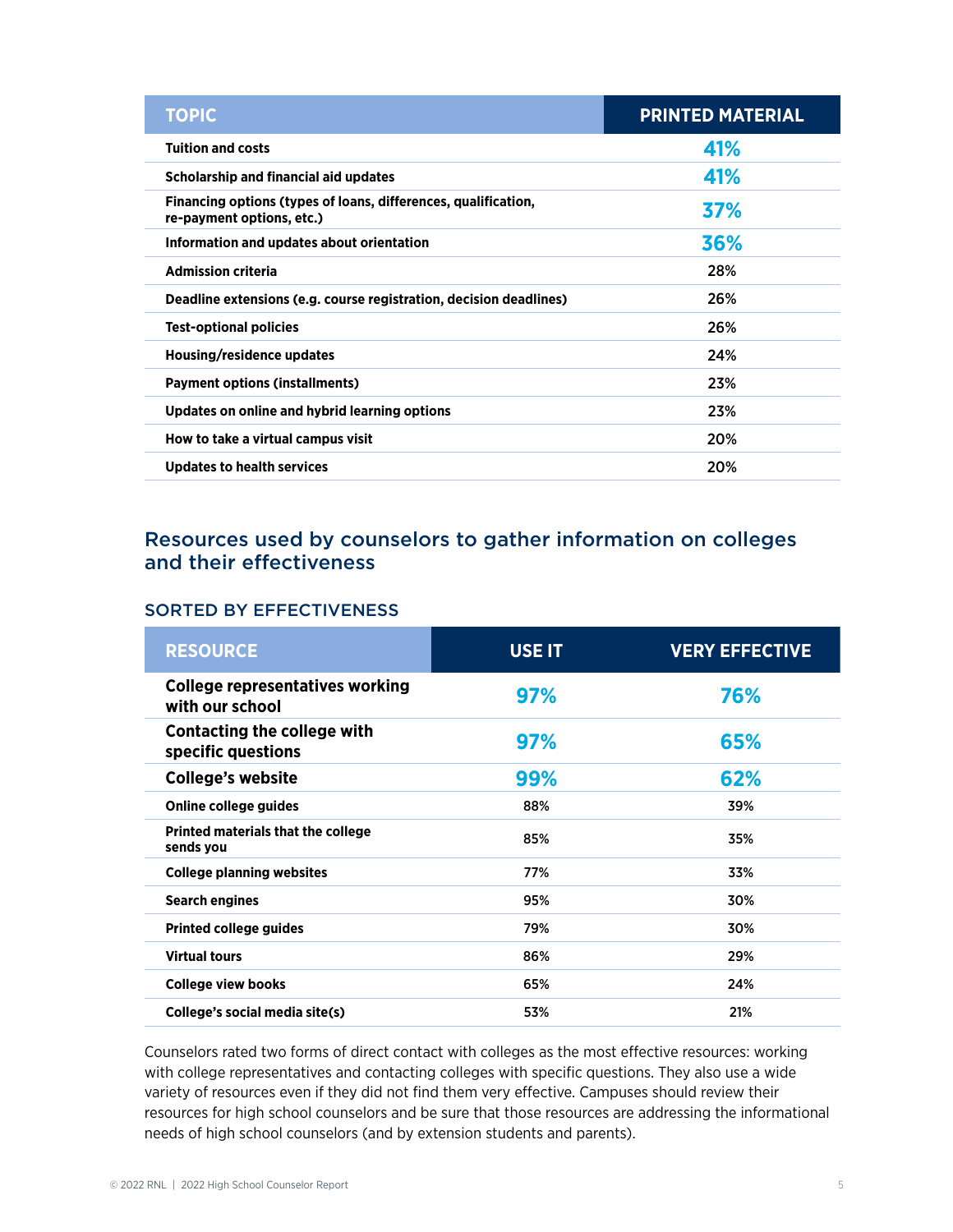

# **COLLEGE WEBSITES**



Here are some additional details on their experiences with websites.

### COLLEGE WEBSITE PAGES THAT HIGH SCHOOL COUNSELORS CHECK

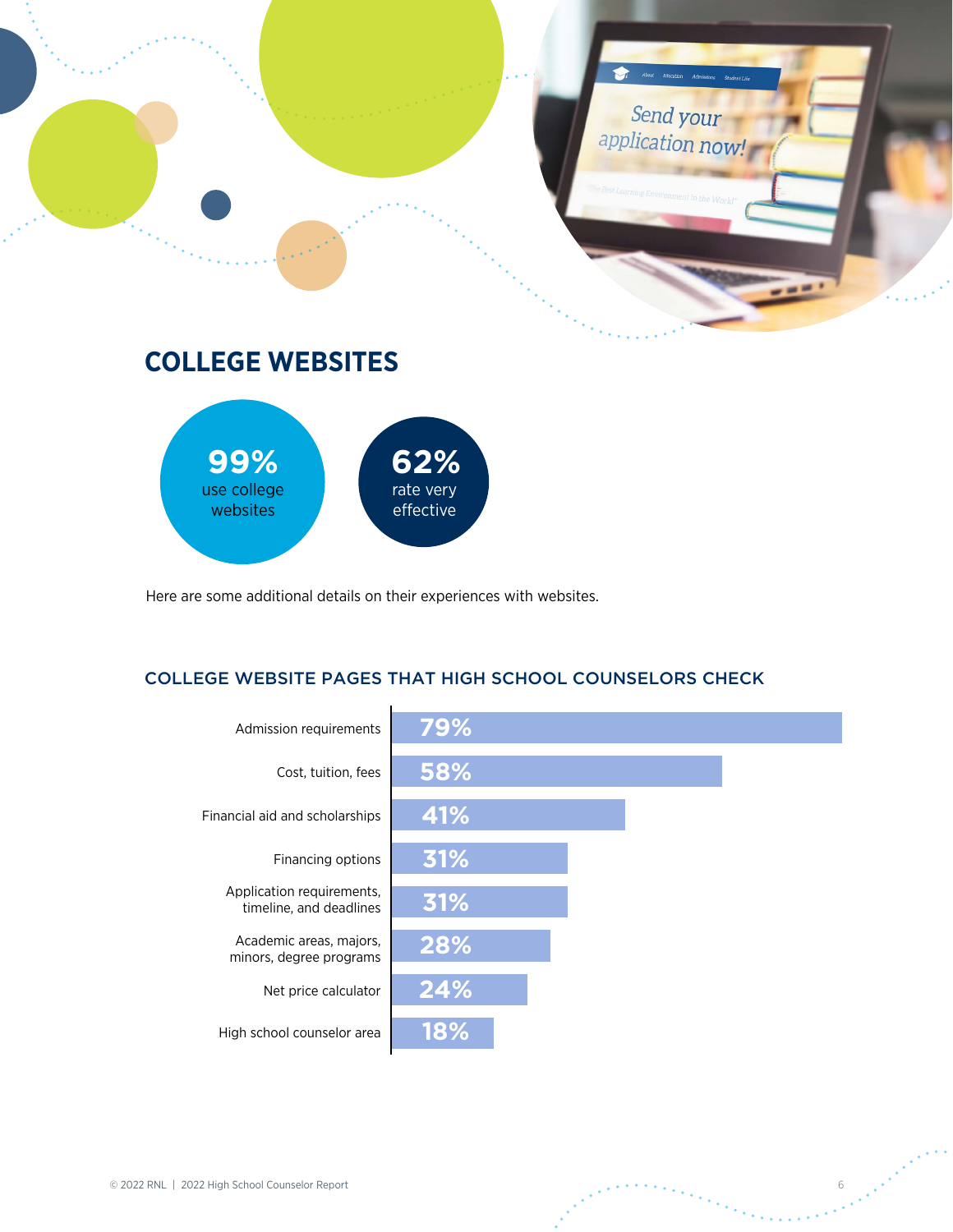### **What do counselors find frustrating in college websites?**

*Hard to navigate*

*Contact information not easily found—who's my representative this year?*

*Information buried in places hard to find*

*COA, tuition, and fees are not easily found*

*Admission requirements are not clearly stated*

*Circular/broken links*

*Information about academics (majors, minors, programs) not clearly explained*

*Too many pop ups!*

*Deadlines are outdated*

*Financial aid and scholarship area is difficult to understand*

*Class profile missing or hidden*

*Inconsistency of information: requirements, cost, application deadlines*

*No easy way to search for answers*

*High school counselor area/portal missing*

*Lack of transparency*

*Not finding the net price calculator*

*Plain language—Website information seems to be written for experts (How do I translate that to parents?)*

*Rah, rah, rah, rather than nuts and bolts*

### **What do counselors want to see in college websites?**

*Up to date, streamlined, and to the point area just for high school counselors*

*Information on tours, links to register*

*Need basic information on one page to download and share (deadlines, admissions criteria, application requirements, etc.)*

*Ability to speak to a human being*

*Current deadlines listed in one place (application, deposit, housing)*

*English proficiency requirements*

*Housing options and deadlines*

*Testing requirements*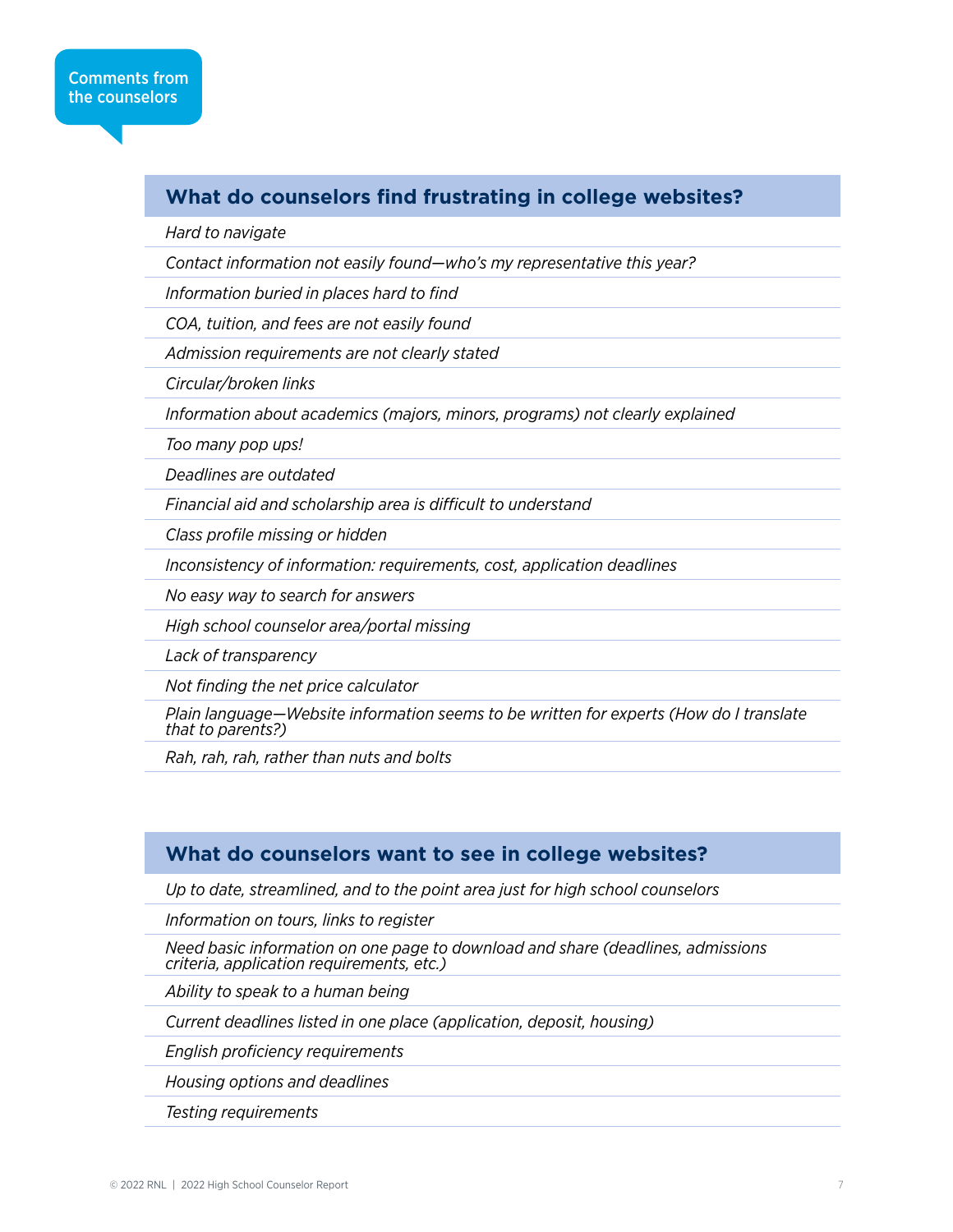

# **PRINTED MATERIALS**



Here are some of the types of printed materials counselors said they use:

# **PRINTED MATERIAL**

| 1-page information about cost and financing                 |
|-------------------------------------------------------------|
| 1-page document on admission basics                         |
| 1-page document on scholarship basics                       |
| <b>Class profile</b>                                        |
| College essay guide materials                               |
| <b>FAFSA handouts</b>                                       |
| Information on open houses and how to sign up for a visit   |
| List of majors                                              |
| <b>Planning guide</b>                                       |
| Postcard with contact information for the admissions office |
| <b>Poster</b>                                               |
| <b>Printed deadlines to check off</b>                       |
|                                                             |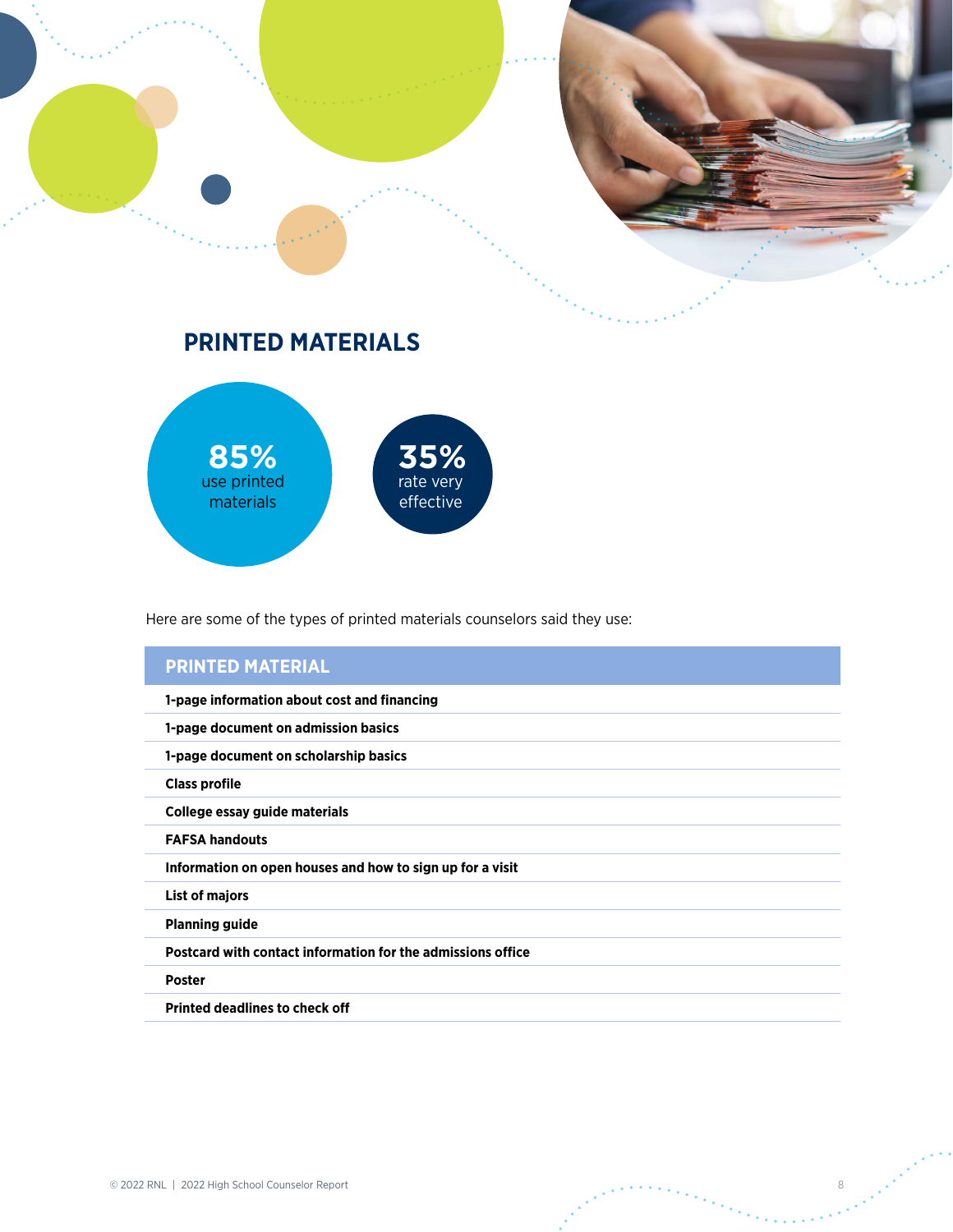### Counselors' views of test-optional policies

At the time of this report, approximately three out of four colleges and universities have gone test-optional. When asked about this change, the vast majority of high school counselors expressed positive views of test-optional policies. (Note: respondents could choose more than one answer.)



#### **Comments on test-optional policies**

*They remove barriers to college access. Merit scholarships should not be attached to test scores.*

*They have been a game changer for my students.*

*They are great because they allow students who are not great test takers a chance to attend and do well in college.*

*They address the equity disparity in college admissions.*

*There are some amazing students that just do not score high on high stakes testing. Colleges miss out on some wonderful students when they are dismissed due to their scores not being high enough.*

*The widespread availability of test-optional policies has decreased student anxiety (one less task to worry about, one less static measure to compare themselves to their peers) and increased student confidence in applying to schools they believe are a good fit.*

*Students who are not good test takers but good in their classes have more opportunities.*

*The only downside is that it makes selective admissions even less predictable, but the benefits in equity more than make up for that.*

*Transparency—what percentage of students applied to an institution and what percentage were admitted to it?*

*Colleges are not clear whether test-optional is admission-only or is applied to merit-based financial awards—it's difficult to find this info.*

*Colleges should explain that, right now, test-optional does not equal test-blind. Students think it does and it's causing many of them to apply to schools they have no chance of getting into.*

*The language should be clear and easy to understand. The admitted student data should always be provided for test submitting and no-test students and easy to find.*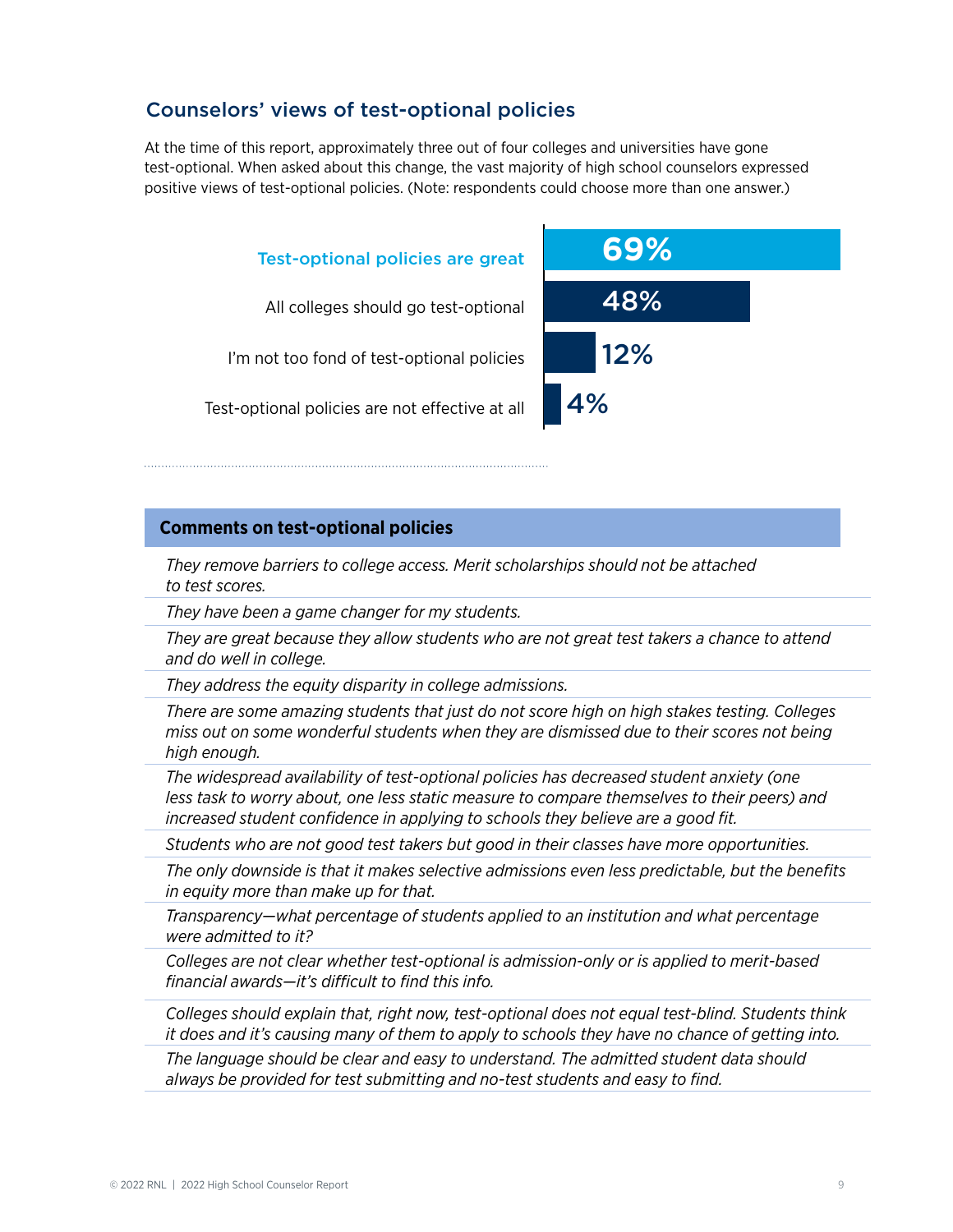#### **Comments on test-blind policies**

*Test-blind/test-free is even better. Test-optional policies do continue to advantage the advantaged families who can afford to continue with test prep and multiple test dates. That's why I'd prefer test-free policies, which makes more sense from an equity and access standpoint.*

*Test-blind and test-optional need to be explained clearly to kids and families by colleges.*

*Test-blind would be better. Test-optional will eventually widen the disparities between the super savvy haves and the unkonwing have-nots. And some colleges can't help themselves with testing. It will be hard to maintain that the process is equally fair for those students who don't or can't submit tests.*

*Test-blind policies are preferred. Test-optional policies still lead to inequities and sometimes colleges require more essays/materials/other test scores leading them to be less accessible.*

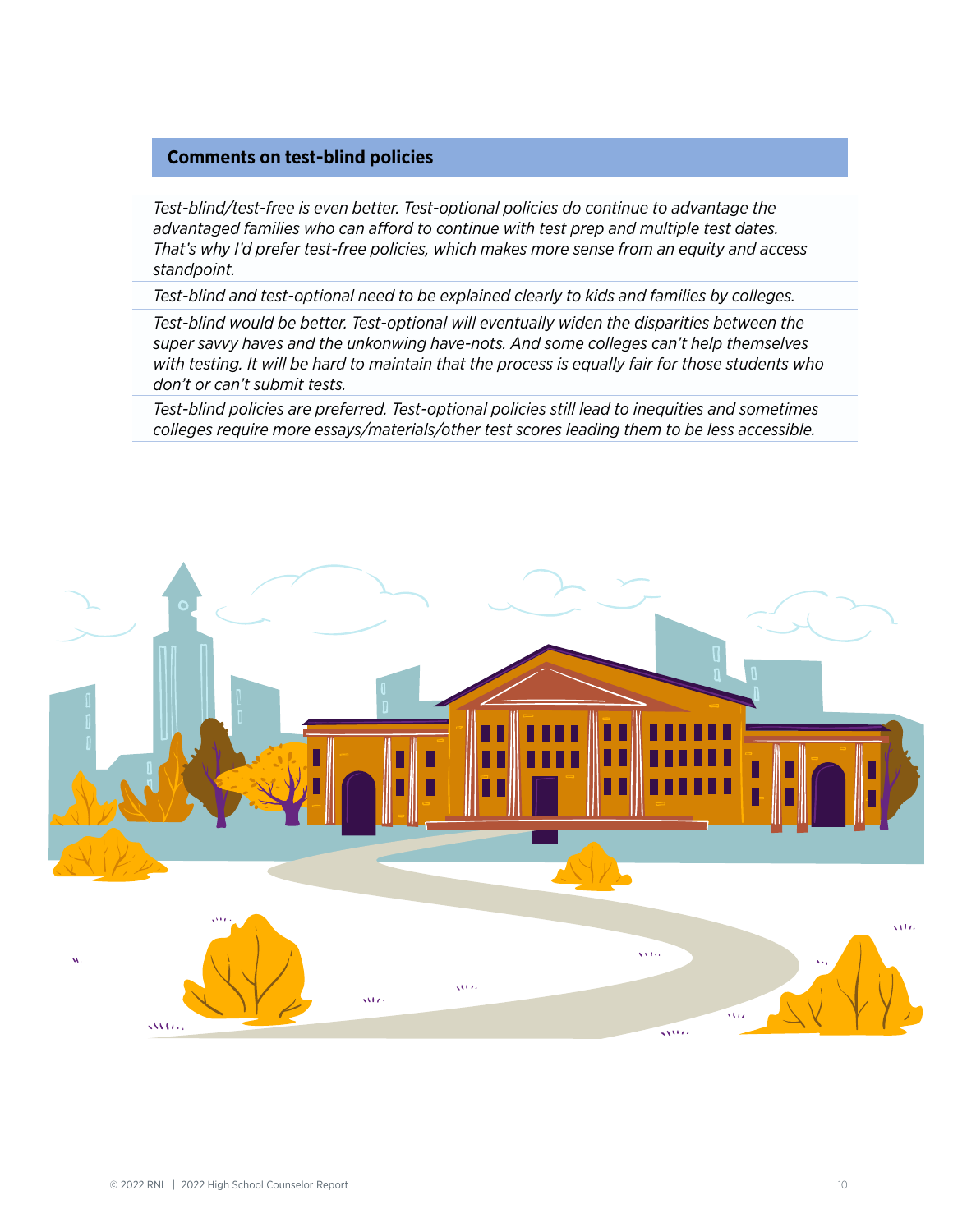# **COLLEGE FAIRS AND COLLEGE REPRESENTATIVES**

## Effectiveness of college fairs

| <b>EFFECTIVENESS</b>  | <b>IN PERSON!</b> | <b>VIRTUAL</b> |
|-----------------------|-------------------|----------------|
| <b>Very effective</b> | 52%               | 6%             |
| Somewhat effective    | 43%               | 59%            |
| Not effective at all  | 5%                | 35%            |

Counselors rated in-person college fairs much more effective than virtual college fairs, although two out of three counselors rated virtual fairs at least somewhat effective. But given that virtual experiences are both convenient and increase access to college fairs, institutions should analyze their virtual college fairs and make sure the experience is really optimized for the virtual environment. Is it as engaging as an in-person college fair? Does it provide opportunity for quality interaction?

## Effectiveness of college representatives' visits to high schools

| <b>EFFECTIVENESS</b>  |     |
|-----------------------|-----|
| <b>Very effective</b> | 62% |
| Somewhat effective    | 36% |
| Not effective at all  | 2%  |

Nearly all high school counselors surveyed reported using the resources offered by the college representatives working with their high school, which was rated as the most effective tool counselors had in their work

### Characteristics of good high school representatives and visit experiences

We asked counselors a series of questions about what they value in high school representatives and what makes for a good high school visit experience. Here some key takeaways from their answers:



*High school representatives need to be able to present information about the college and the application process in a way that is clear to students.*



*Engagement is critical. Representatives need to have genuine enthusiasm—to be excited about the institution they represent but not overly salesy. They also need to be available to talk with students if they have questions or need more information.*



*Preparation and organization will make interactions smoother. Having takeaway materials and resources such as videos allow students and parents to have additional information they can review after meeting with representatives.*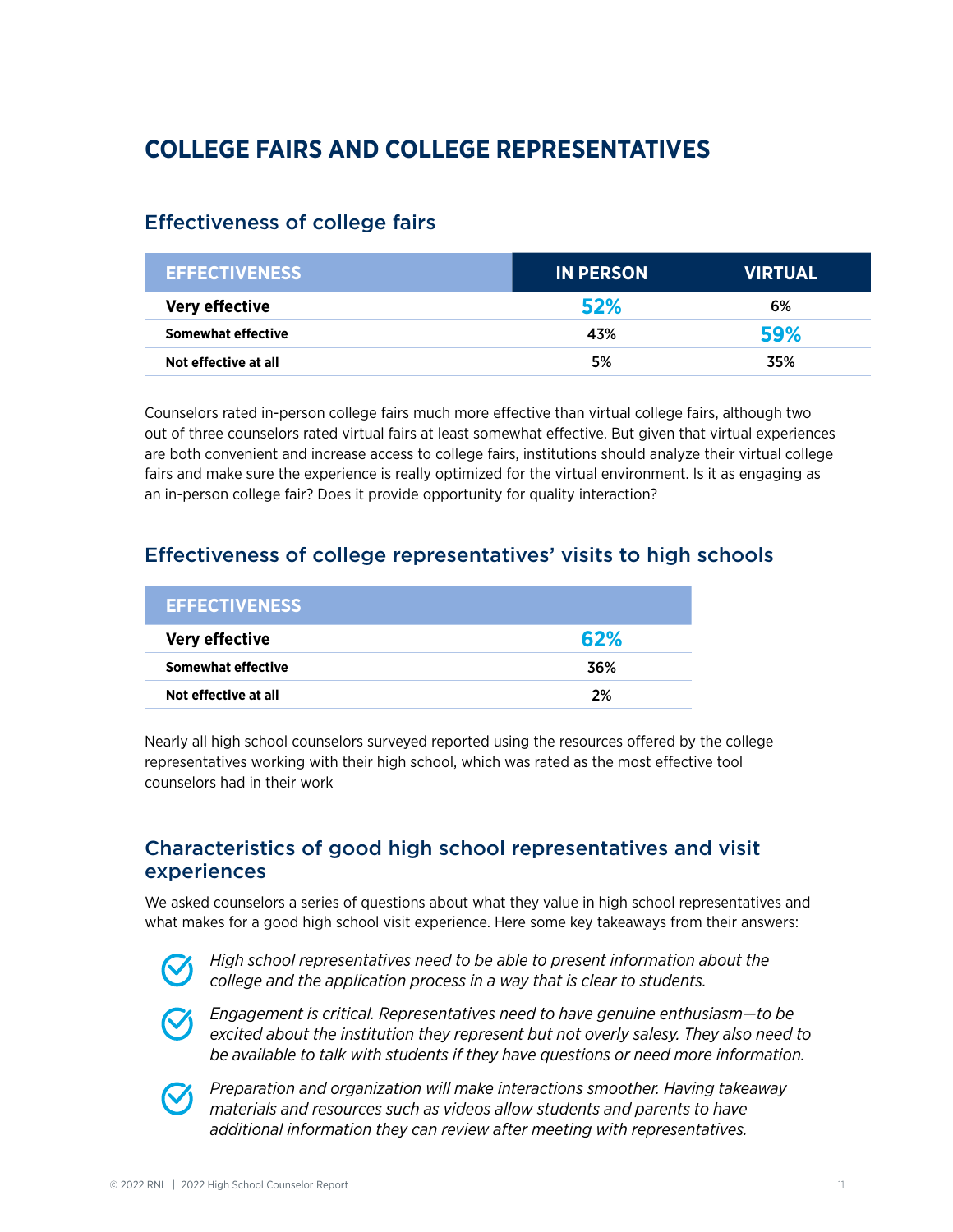#### **What are the characteristics of a good college representative?**

*Well-trained and energetic.*

*Knows the high school and the population they enroll.*

*Is willing to answer questions and follows up after visit.*

*Brings materials the students can take home.*

*Offers to help with application.*

*Explains timeline of application and how admission works.*

*Encourages students to visit.*

*Offers to connect students with current students from that high school who are currently enrolled or students in their academic area of interest.*

#### **What makes a high school visit a good experience for students?**

*They came prepared with college-specific information plus gave personal insights and experiences.*

*The admissions rep was here in person and used specific student transcript examples and college app examples, which was very helpful for our students.*

*It is helpful when a college sends us a list of students who have shown interest in the college beforehand.*

*Sending representatives who are EXCITING as well as knowledgeable makes all the difference in the world. The engaging visit = students applying.*

*The representatives are very personable and time is no worry. They will not leave until all questions are answered. The biggest thing is that I get communications back from some schools on how our students are doing in college. Mostly these are small colleges.*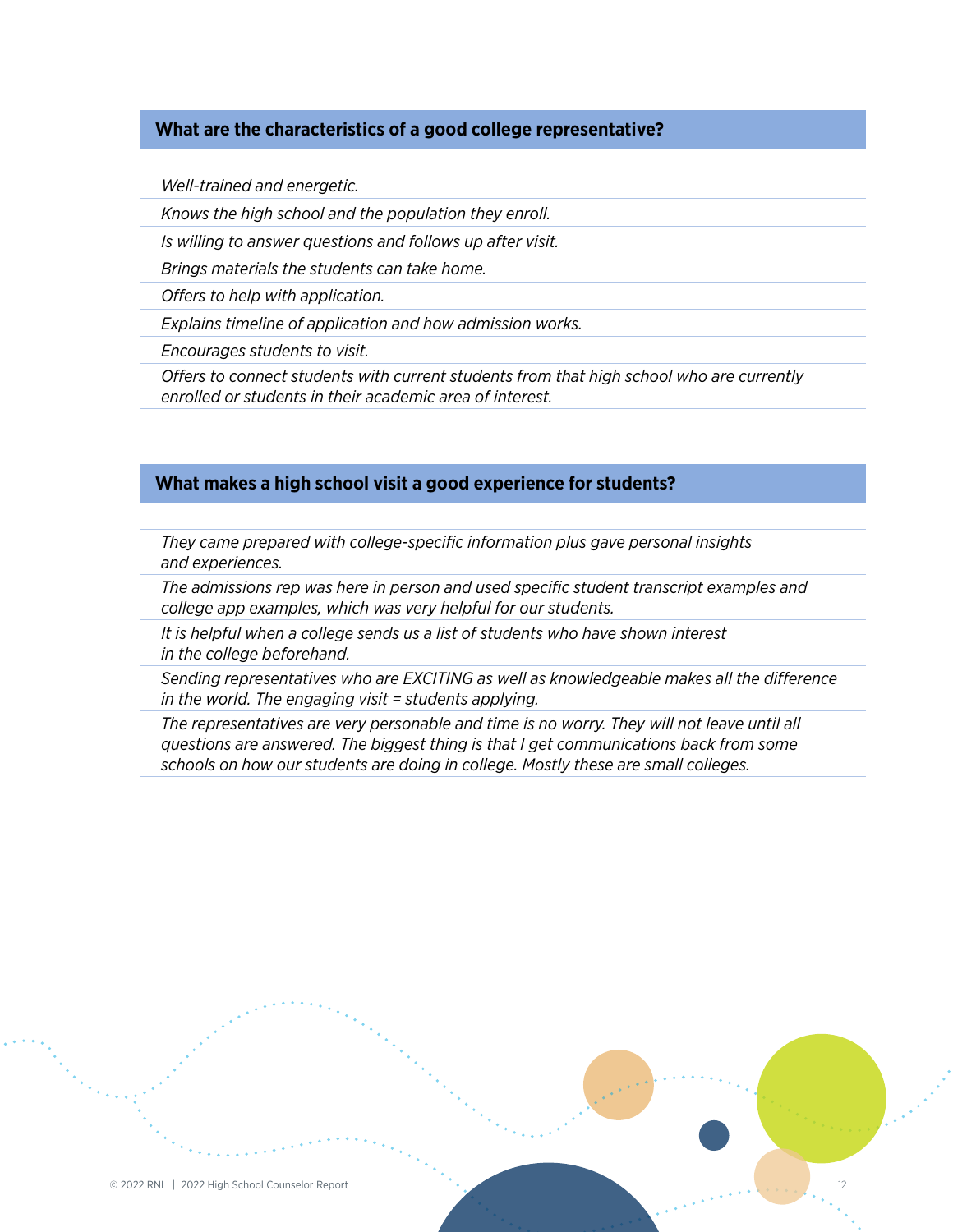# What are the most pressing issues counselors are dealing with now?

Counselors are dealing with a wide variety of challenges. Here are some of the ones flagged by our survey respondents, many related to the ongoing issues of the pandemic.



**Academics.** Students have had struggles with instruction during COVID and also re-acclimating to in-person learning after long periods of remote learning. There are also concerns about the two-year delay in academic/social/emotional development.



**Access to students and parents.** COVID restrictions have greatly limited this.



**Anxiety, emotional well-being, and mental health.** Counselors repeatedly said students are more stressed, depressed, and anxious because of the massive disruptions of the pandemic. This is especially true for students in difficult economic or social circumstances.



**Advising students.** This challenge is both related to access but also to how much education, the economy, and the world at large have changed in the last two years.



**Financial aid and creating access for educational opportunity.** Many students need aid to attend college more than ever, and counselors are trying to inform them of all the aid and educational opportunities that are available.



**The "new normal."** As one counselor put it, Are we going back to the way things were, or is this our new normal? This reflects everything from the high school experience to advising to applying for college.



**"Pressure to be perfect."** The drive to get into the "best schools" has students taking the hardest course loads possible, pushing themselves to get the best grades, and generally stressing themselves out over school.



**Resources.** There are simply not enough people in the office to meet all of the students' needs in social/emotional, academic, and college/career areas.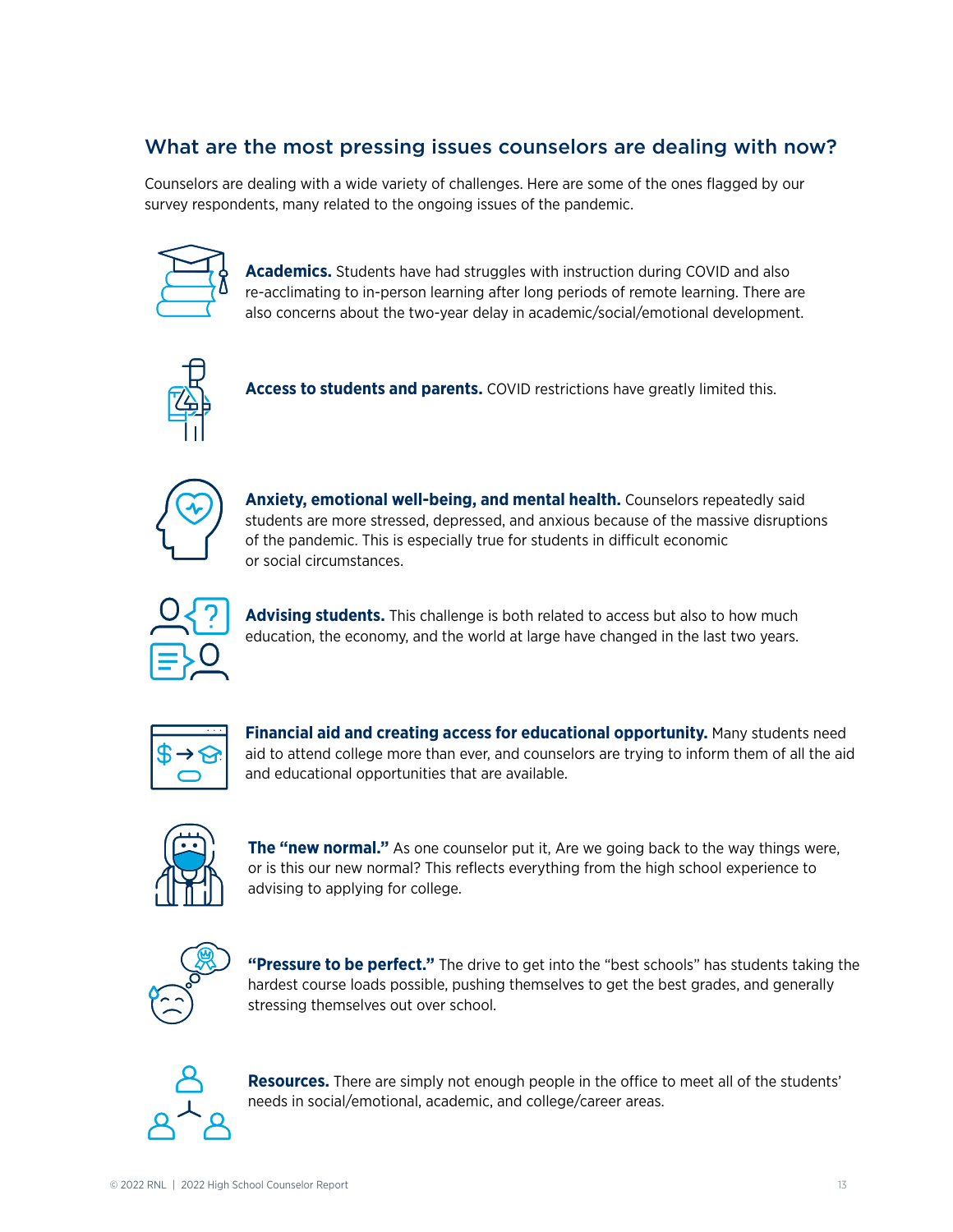### What else do counselors want colleges and universities to know?



High school students are looking for college admission representatives to connect with them! Be genuine and take a sincere interest in them wanting information about your school. Let's see if your college is the right FIT for them and their family!

Students often remark how colleges all "sound the same" in info sessions, virtual sessions, and college rep visits. I worked in admission for almost a decade prior to becoming a college counselor, and I think a helpful exercise for many admission counselors would be to sit in on virtual presentations for a few of their "peer" institutions. We often expect students to be able to pull out these nuanced differences in schools in their "Why Us" supplements, but colleges are not always successful in doing their part to present how they are distinct.

My very top request is to get information that is directed to students. I want to be able to cut and paste from my email and put it in a newsletter or email to students. I cannot go to and know all the counselor info sessions and track all the programs, but if you give me an opportunity for my students to go/know/be involved, I will share it!

At our small, rural public school, students really range in their desire to even attend college and in the senior year they may not even have a list yet. Students are even more lost or concerned right now due to the pandemic and they may not have support at home. Pressure or lack of support at home plays such a big role.



Every high school should have a college rep that comes out and helps students with FAFSA.

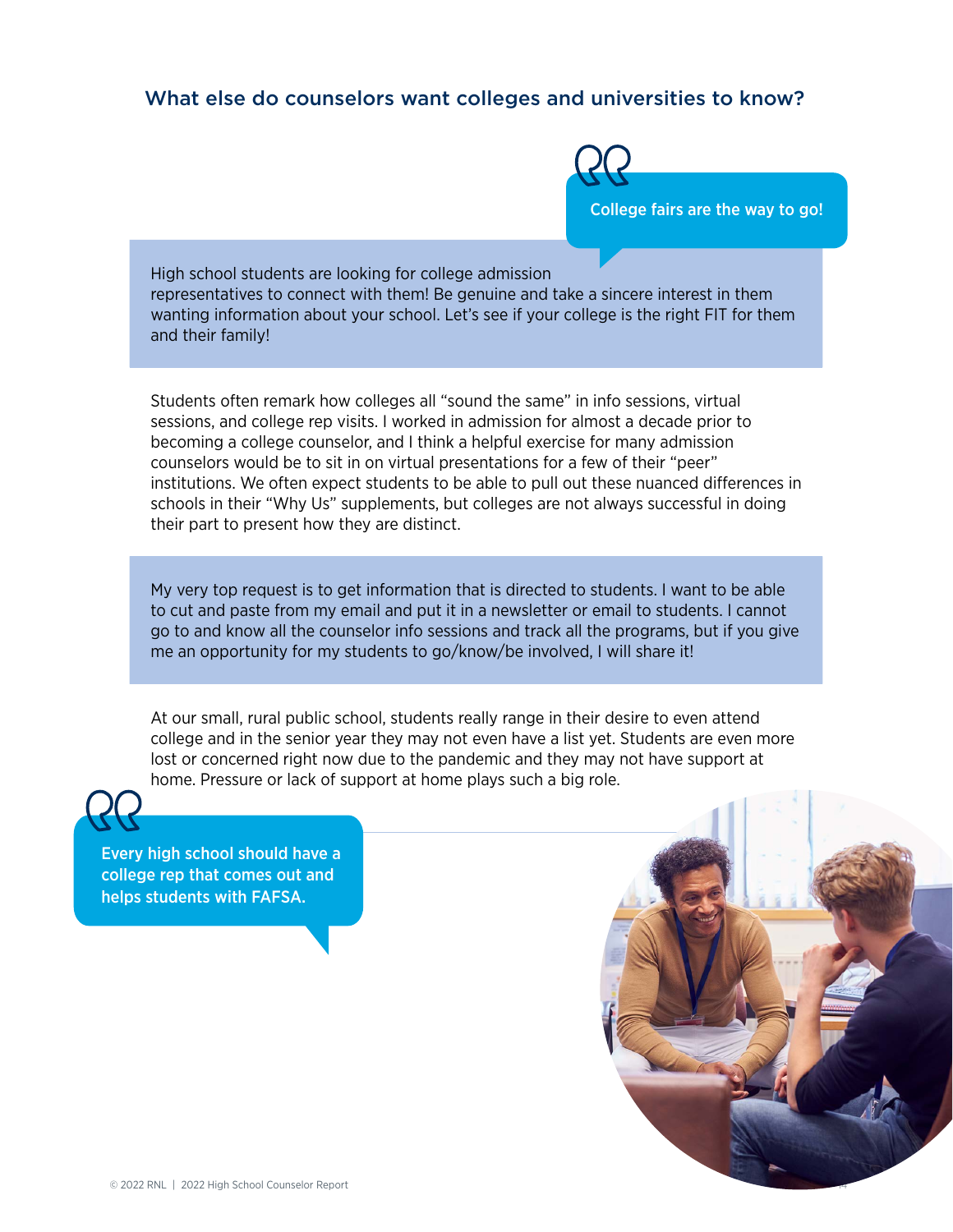During COVID, we were online only and communication was difficult. Our absence and failure rates were very high. I think bringing back the in-person visits and fairs is a welcome change!

Be careful when you tell our students to be in the most rigorous curriculum or take the most challenging course load. They'll do it at a cost to their physical and mental well-being, because they were told to by a college or university they have their heart set on.

Make it clear to parents and students if demonstrated interest is part of the application review process. Since parents and students have an easier time finding information, whether it's accurate or not, understand that counselors are often caught in the cross-hairs and our expertise/ experience in the industry is brought into question. Please stand by us when this happens.

Colleges used to accept applications during certain, generally agreed upon windows. Students could manage their process, apply, and then live their lives. Now the college process is a constant over many months. It isn't healthy for them.

### 5 key takeaways for engaging counselors, students, and families

- 1. A strong partnership between college admissions staff and high school counselors is very valuable, because a well-informed counselor can be an tremendous ally in the admissions process.
- 2. The most effective way for admission offices to communicate with counselors is using a varied, multichannel approach that includes an easy-to-navigate website as well as tangible takeaways like brochures or downloadable PDF resources.
- 3. Keep content clear and consistent, especially as it relates to requirements, deadlines, financial aid, and other admission policies.
- 4. Counselors, students, and families really value personal and face-to-face interaction, whether it is at college fairs, individual school visits, or other receptions and events.
- 5. Admissions staff who are welltrained, engaging, and energetic are your most effective resource for communicating the value of your institution to counselors, students, and families.

If you haven't considered test-optional, why not? You are missing out on great students who will make your class discussions lively and engaging. Rewarding students with the financial means to hire private tutors and enroll in test prep boot camps and/or who have parents that are engaged in their education. You are rewarding multiple facets of privilege in this society. Consider the type of student you want.